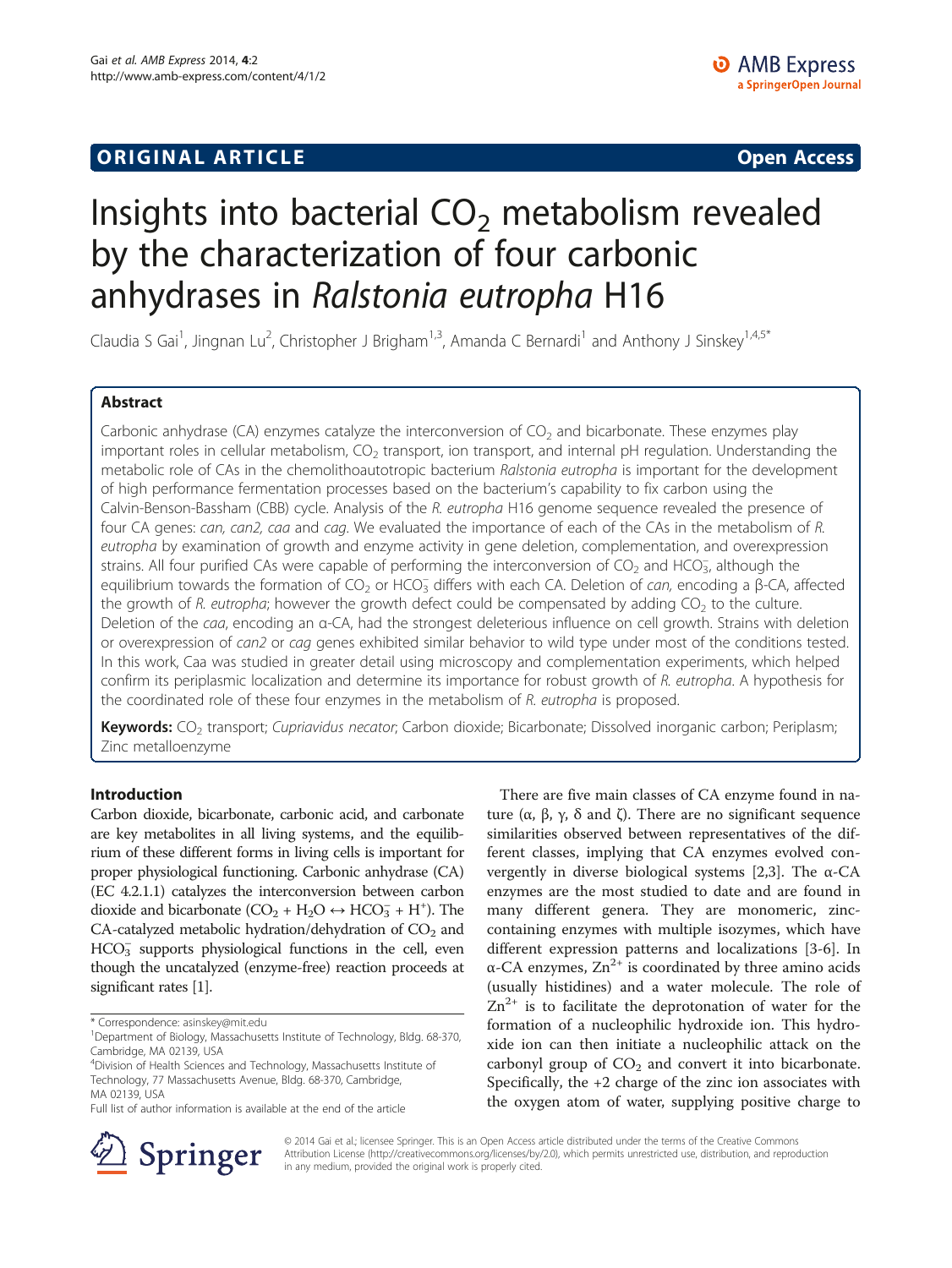<span id="page-1-0"></span>the hydroxide ion, which is then able to attack the  $CO<sub>2</sub>$ [[2\]](#page-10-0). All CA classes present differences in their secondary, tertiary and quaternary structures. Enzymes of the α class are monomeric, β-CA enzymes are usually oligomeric and contain 2 to 6 monomers, and γ-CA enzymes associate as homotrimers. Also, the active site ligands are potentially different among the CA classes, although β-CA and γ-CA enzymes are believed to function in a manner similar to  $\alpha$ -CAs, in which both use the same zinc hydroxide mechanism [[7\]](#page-11-0).

Ralstonia eutropha (also Cupriavidus necator) is a Gram-negative facultative chemoautotrophic betaproteobacterium. It is well known for its ability to produce polyhydroxyalkanoate under high carbon but limited nitrogen or phosphorus conditions [\[8,9](#page-11-0)]. The capacity of R. eutropha to grow autotrophically using  $CO<sub>2</sub>$  as the sole carbon source has been recently explored and studied for the production of alternative biofuels [[10,11\]](#page-11-0). Assimilation of  $CO<sub>2</sub>$  during autotrophic growth of R. eutropha proceeds by the Calvin-Benson-Bassham (CBB) cycle [\[12\]](#page-11-0) and requires large amounts of energy to fuel the synthesis of cellular building blocks. Organisms must have a reliable and efficient system of controlling intracellular pH and  $CO<sub>2</sub>$  concentrations in order to carry out carbon fixation [[13\]](#page-11-0). Cyanobacteria evolved carboxysomes as an efficient mechanism to increase  $CO<sub>2</sub>$  concentration and consequently its fixation efficiency [[14,15\]](#page-11-0), but *R. eutropha* lacks this system although it contains its two main enzymes, CA and RuBisCO [\[16](#page-11-0)]. Besides the key CBB cycle enzyme, RuBisCO, CA is of great importance for fine-tuning the concentration of  $CO<sub>2</sub>$  in autotrophic metabolism.

Four putative CA genes were identified in the genome sequence of R. eutropha strain H16. Two CA genes are located on chromosome 1, and the others are on chromosome 2. The can (locus tag H16\_A0169) and  $can2$  (locus tag H16\_B2270) genes encode β-CA enzymes, the caa (locus tag H16\_B2403) gene encodes a putative periplasmic α-CA, and the gene with locus tag H16\_A1192 (hereafter known as *cag*) encodes a  $γ$ -like-CA/acetyltransferase [\[16\]](#page-11-0). The presence of CA genes of multiple classes in *R. eutropha* suggests that the gene products play major roles in  $CO<sub>2</sub>$  transport and metabolism. Additionally, the diversity of CA gene products expressed in R. eutropha implies that the functions of these different enzymes could all be unique. Dobrinski et al. [\[17\]](#page-11-0) examined four CA enzymes (α, β, γ and CsoSCA) from the deep sea proteobacterium Thiomicrospira crunogena and suggested different roles for each of the enzymes in relation to carbon fixation capabilities and survival mechanisms of the microorganism. Currently, the exact roles of all four R. eutropha CA enzymes are still largely unknown and the only one studied in depth to date is Can, which was identified as being essential for growth under atmospheric concentrations of  $CO<sub>2</sub>$  [\[1](#page-10-0)].

In the present study, we examined the activities of all four CA enzymes from R. eutropha, following heterologous expression and purification from Escherichia coli. We also assessed the effects of single and combinatorial CA gene deletions on cell physiology and fitness. The importance of Caa localization in the cell was further examined by overexpressing the enzyme with and without a periplasmic localization signal peptide in a  $\Delta caa$  strain. Periplasmic localization was confirmed by detection of a fusion protein of Red Fluorescent Protein (RFP) and Caa using fluorescent microscopy.

#### Materials and methods

#### Chemicals, bacterial strains and plasmids

Chemicals were purchased from Sigma-Aldrich unless indicated otherwise. Experiments were performed with strains and plasmids listed in Table [1.](#page-2-0)

#### Growth media and cultivation conditions

R. eutropha strains were propagated in tryptic soy broth (TSB) (Becton Dickinson, Sparks, MD) or minimal medium [[11\]](#page-11-0) with fructose at a final concentration of 1% or  $2\%$  (w vol<sup>-1</sup>), or pyruvate, lactate, succinate, or formate, each at a final concentration of  $0.2\%$  (w vol<sup>-1</sup>) or (vol vol $^{-1}$ ). All cultures were inoculated to an initial OD600nm of 0.05. E. coli strains were grown in LB medium [[21\]](#page-11-0) at 37°C. For growth experiments in a  $CO_2$ rich environment, cultures were performed inside a  $CO<sub>2</sub>$ incubator (Napco 6100 - Thermo Electron Corporation, Winchester, VA USA) with an atmosphere of  $10\%$  CO<sub>2</sub> at 30°C, under 200 rpm agitation. Appropriate antibiotics were added to the growth media at the following concentrations: gentamicin, 10 μg mL<sup>-1</sup>; kanamycin, 200 μg mL<sup>-1</sup> (for *R. eutropha*); kanamycin, 50 μg mL<sup>-1</sup> (for E. coli); ampicillin, 100  $\mu$ g mL<sup>-1</sup>; chloramphenicol,  $34 \mu g \text{ mL}^{-1}$ .

Autotrophic cultures were prepared using minimal media without carbon source. For these cultures, a 250-mL Erlenmeyer flask containing 30 mL of culture is placed into a 15000 Vacu-Quik Jar System (Almore International, Inc., Portland, OR, USA). Agitation inside the flask was assured by a stir bar. Vacuum and nitrogen were applied alternatively and repeatedly three times to flush the chamber and remove all air. An approximate molar ratio of 8:1:1  $(H_2: O_2: CO_2)$  [[22](#page-11-0)] gas mixture was then supplied to the jar. Any additional space in the jar was filled with 100% nitrogen.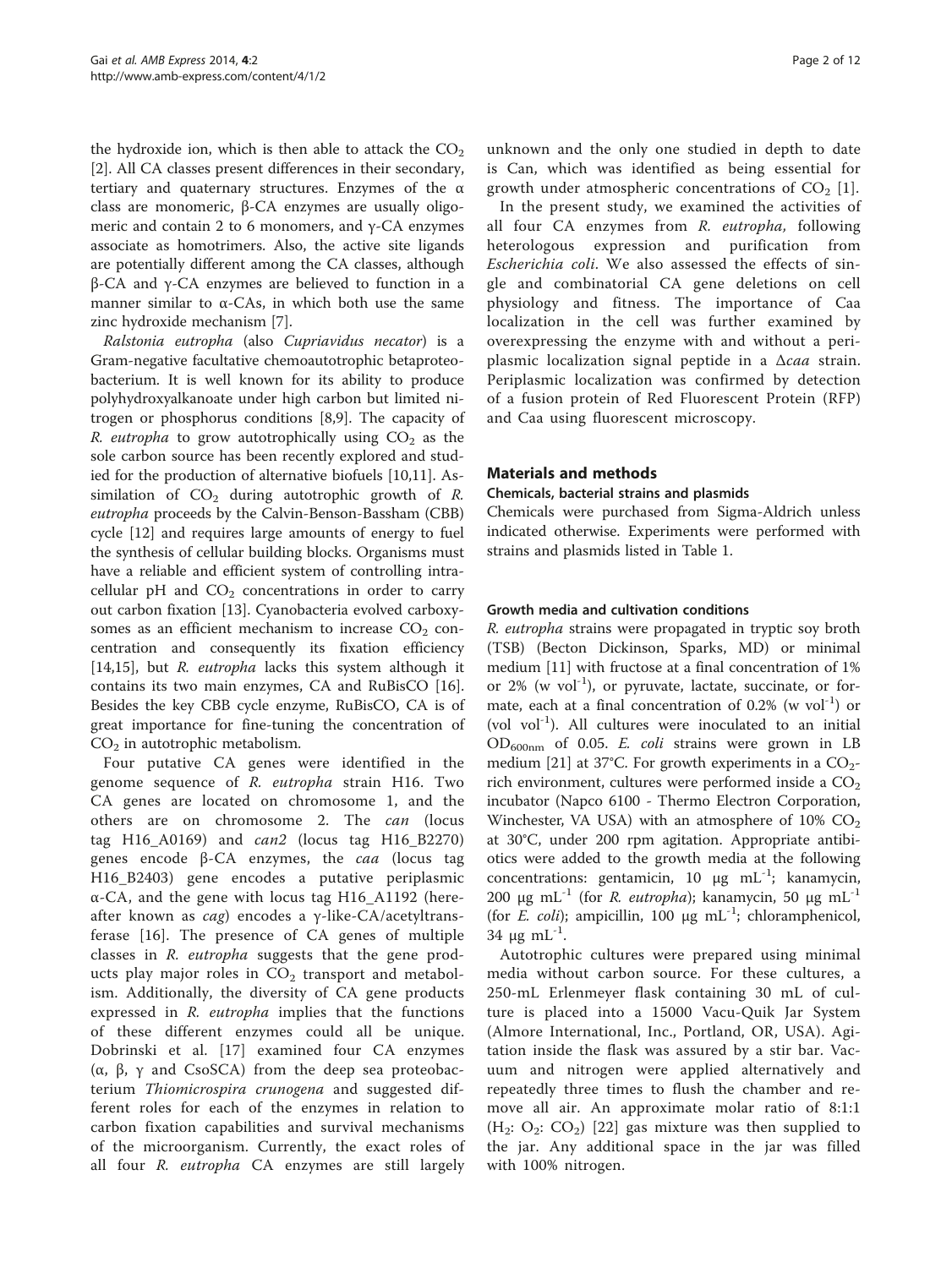| Strain or plasmid            | <b>Relevant characteristics</b>                                                                                             | Reference or<br>source        |
|------------------------------|-----------------------------------------------------------------------------------------------------------------------------|-------------------------------|
| Ralstonia eutropha           |                                                                                                                             |                               |
| H16                          | Wild-type gentamycin resistant (Gen <sup>'</sup> )                                                                          | ATCC 17699                    |
| Re2061                       | H16 Δ <i>phaCAB</i> (Gen <sup>r</sup> )                                                                                     | [11]                          |
| Re2427                       | $H16$ $\Delta$ can                                                                                                          | This study                    |
| Re2428                       | $H16 \triangle$ caa                                                                                                         | This study                    |
| Re2430                       | $H16 \triangle$ cag                                                                                                         | This study                    |
| Re2437                       | $H16 \triangle can2$                                                                                                        | This study                    |
| Re2436                       | H16 ∆can∆can2∆caa∆caq                                                                                                       | This study                    |
| Escherichia coli             |                                                                                                                             |                               |
| DH10-beta competent<br>cells | Strain suitable for high efficiency transformation                                                                          | New England<br><b>Biolabs</b> |
| BL21(DE3)                    | Strain suitable for transformation and protein expression                                                                   | New England<br><b>Biolabs</b> |
| $S17-1$                      | Conjugation strain for transfer of plasmids into R. eutropha                                                                | $[18]$                        |
| <b>Plasmids</b>              |                                                                                                                             |                               |
| pBBR1MCS-2                   | Broad-host-range cloning vector confers kanamycin resistance (Kan')                                                         | $[19]$                        |
| pCan                         | pBBR1MCS-2 containing can gene (H16 A0169) (Kan')                                                                           | This work                     |
| pCan2                        | pBBR1MCS-2 containing can2 gene (H16 B2270) (Kan <sup>r</sup> )                                                             | This work                     |
| pCaa                         | pBBR1MCS-2 containing caa gene (H16 B2403) (Kan')                                                                           | This work                     |
| $p$ Caa $B$                  | pBBR1MCS-2 containing caa gene without the N terminal signaling peptide sequence (H16 B2403)<br>(Kan')                      | This work                     |
| pCag                         | pBBR1MCS-2 containing cag gene (H16 A1192) (Kan')                                                                           | This work                     |
| pETCan                       | pET14b containing can gene (H16 A0169) (Amp')                                                                               | This work                     |
| pETCan2                      | pET14b containing can2 gene (H16 B2270) (Amp <sup>r</sup> )                                                                 | This work                     |
| pETCaa                       | pET14b containing caa gene (H16 B2403) (Amp <sup>r</sup> )                                                                  | This work                     |
| pETCag                       | pET14b containing cag gene (H16 A1192) (Amp <sup>r</sup> )                                                                  | This work                     |
| pStrepCan                    | pET51b containing can gene (H16 A0169) (Amp')                                                                               | This work                     |
| pStrepCaa                    | pET51b containing caa gene (H16 B2403) (Amp <sup>r</sup> )                                                                  | This work                     |
| pStrepCaaB                   | pET51b containing caa gene without the N terminal signaling peptide sequence (H16 B2403)<br>(Amp')                          | This work                     |
| pRARE                        | Overcoming the codon bias of E. coli for enhanced protein expression (Cam <sup>r</sup> )                                    | $[20]$                        |
| pJV7                         | pJQ200Kan with <i>AphaC1</i> inserted into <i>BamHI</i> restriction site, confers kanamycin resistance (Kan <sup>r</sup> )  | $[9]$                         |
| pJV7 ∆can                    | pJV7 with <i>AphaC1allele removed by BamHI</i> digestion and replaced with <i>Acan allele</i> (Kan <sup>r</sup> )           | This work                     |
| pJV7 ∆can2                   | pJV7 with <i>AphaC1allele removed by BamHI digestion and replaced with <math>\Delta</math>can2 allele (Kan<sup>r</sup>)</i> | This work                     |
| pJV7 Acaa                    | pJV7 with <i>AphaC1allele removed by BamHI</i> digestion and replaced with <i>Acaa</i> allele (Kan <sup>r</sup> )           | This work                     |
| pJV7 Acaq                    | pJV7 with <i>AphaC1allele removed by BamHI</i> digestion and replaced with <i>Acaq allele</i> (Kan <sup>r</sup> )           | This work                     |
| pRFP                         | pBBR1MCS-2 containing rfp gene amplified from JBp000066 kindly offered by J. Mueller (JBEI) (Kan <sup>r</sup> )             | This work                     |
| pCAA_RFP                     | pBBR1MCS-2 containing caa gene fused by a 6aa linker to the rfp gene (Kan <sup>r</sup> )                                    | This work                     |

#### <span id="page-2-0"></span>Table 1 Plasmids and bacterial strains used in this work with relevant genotype characteristics

#### Plasmid and strain construction

Standard protocols were employed for DNA manipulation [[23\]](#page-11-0). PCR amplification of DNA was performed using Phusion DNA Polymerase (New England Biolabs, Ipswich, MA, USA). Restriction enzymes and T4 DNA ligase used in this study were from New England Biolabs (Ipswich, MA, USA). The QIAquick Gel Extraction Kit (Qiagen, Valencia, CA, USA) was used for all gel purifications of DNA products and plasmid extractions were carried out using QIAprep Spin Miniprep Kit.

For the construction of overexpression and complementation plasmids, each of the four CA genes was cloned into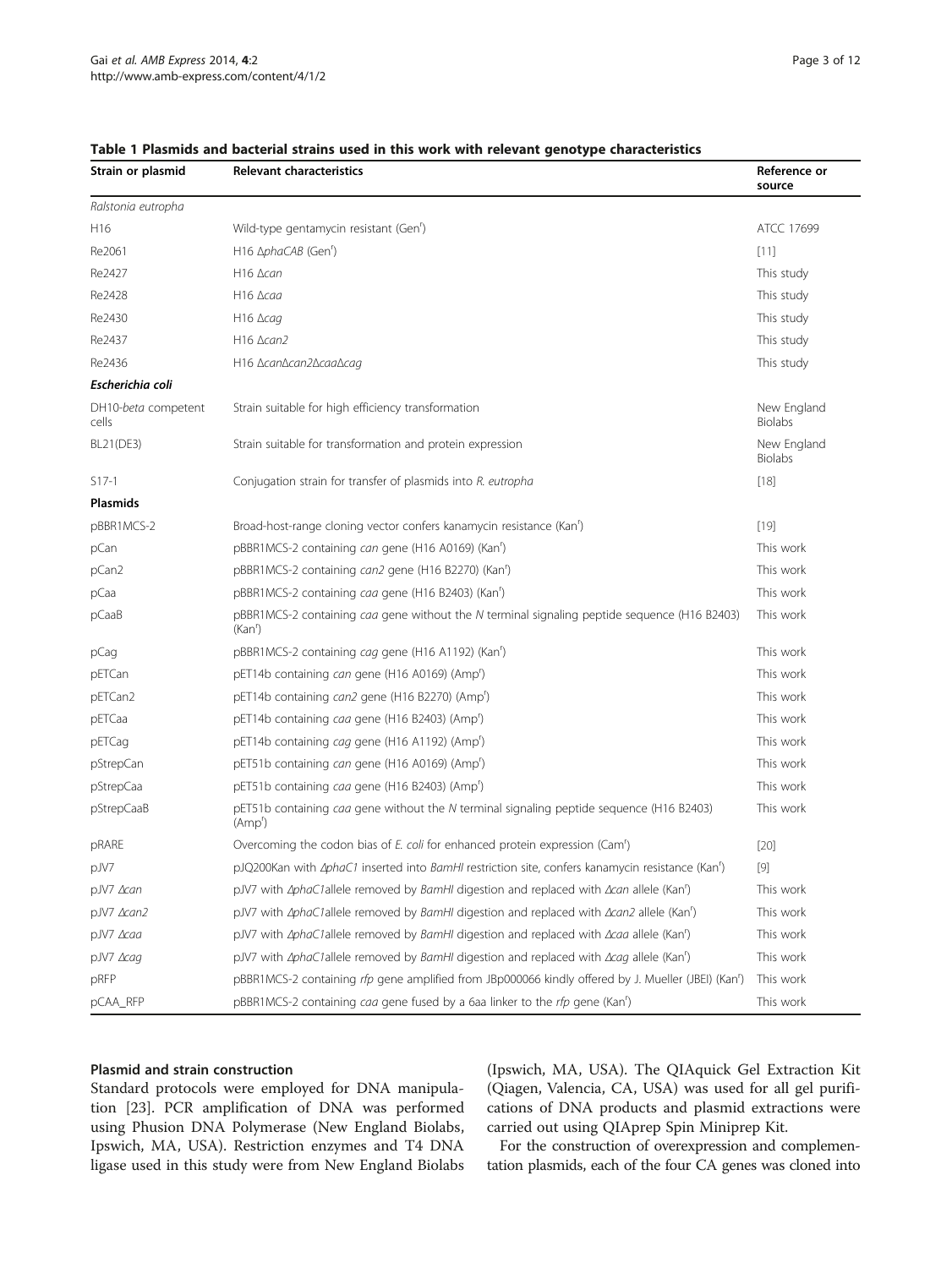pBBR1MCS-2 between restriction sites KpnI and HindIII (can, can2 and caa) or SalI and HindIII (cag) to create the plasmids pCan, pCan2, pCaa and pCag respectively (Table [1](#page-2-0)). Each plasmid was transformed by electroporation into E. coli S17-1, which was then used as a donor strain for the conjugative transfer of plasmid into R. eutropha by a standard mating procedure [\[24](#page-11-0)]. For control experiments, R. eutropha was also transformed with the empty vector pBBR1MCS-2.

For the construction of plasmids for heterologous overexpression of CA in E. coli, followed by protein purification, CA genes were amplified and cloned as described above using the restriction sites with NdeI and XhoI (can, can2 and caa) or NdeI and BamHI (cag) on both plasmids pET14b (N-terminal His-tag) and pET51b (C-terminal Strep2-tag) (Table [1\)](#page-2-0). Each plasmid was then transformed into E. coli BL21 (DE3) harboring pRARE (Table [1\)](#page-2-0).

For the assessment of the role of the predicted Caa signaling peptide and the effect of the correct localization of the enzyme on R. eutropha physiology, the entire annotated gene (caa -H16\_B2403), with (caa) and without (caaB) the nucleotide sequence encoding the 23-aa N-terminal predicted signal-peptide were amplified and separately cloned into expression vectors (Table [1\)](#page-2-0). The 23-aa N-terminal periplasmic signal peptide of Caa was predicted using SignalP 4.0 software [[25\]](#page-11-0).

RFP fusion plasmids were prepared by amplifying and inserting the  $rfp$  gene from the plasmid JBp000066 (kindly provided by J. Mueller and S. Singer – JBEI, Emeryville, CA, USA) at the 3′ end of the caa gene, with DNA sequence encoding a 6-glycine linker between the genes, into pBBR1MCS-2 using the Gibson assembly method [\[26](#page-11-0)] to produce pCaa\_RFP. The  $rfp$  gene alone was expressed separately as a control (pRFP). Plasmids were introduced separately, as described above, into R. eutropha strain Re2061 (Table [1\)](#page-2-0), which does not produce intracellular polyhydroxyalkanoate.

Plasmids for markerless deletion of CA genes were constructed according to Lu et al. [\[11\]](#page-11-0). Once the deletion strains Re2427 (H16 Δcan), Re2428 (H16 Δcaa), Re2430 (H16  $\Delta$ cag), and Re 2437(H16  $\Delta$ can2) were constructed, overexpression plasmids containing can, can2, caa or cag genes were introduced in trans to create Re2427/pCan, Re2428/pCaa, Re2430/pCag, Re2437/pCan2 and Re2428/ pCaaB for complementation studies. A strain with quadruple CA gene deletions, Re2436 (H16ΔcanΔcan2ΔcaaΔcag), was also constructed, and each CA enzyme, expressed in trans, was complemented back into the strain to create Re2436/pCan, Re2436/pCaa, Re2436/pCag and Re2436/ pCan2. All oligonucleotide primers used for plasmid and strain constructions are listed in the Additional file [1](#page-10-0): Table S1.

## Cell preparation and protein purification

R. eutropha CA genes were expressed in E. coli BL21 (DE3)/pRARE using plasmids listed in Table [1.](#page-2-0) Cells were induced with IPTG (Isopropyl β-D-1-thiogalactopyranoside, 0.6 mM final concentration) at a culture  $OD_{600}$  of 0.4-0.6. Cells were harvested 8 h post-induction by centrifugation and stored at -80°C prior to CA purification and activity assay. Purification of Strep2-tagged proteins was performed using a gravity flow Strep-Tactin® Superflow® high capacity column (IBA, Göttingen, Germany) following the manufacturer's instructions. His-tagged proteins were purified using a 5-mL HisTrap® FF column (Amersham Bioscience, Uppsala, Sweden) operated by a low pressure liquid chromatography system (BioRad, Hercules, California, USA). Fractions containing purified CA were detected on a 12% SDS-PAGE gel [\[23\]](#page-11-0), concentrated using Amicon Ultra-15 Centrifugal Filter Units (EMD Millipore Corporation, Billerica, MA, USA), and dialyzed overnight using a Slide-A-Lyzer Dialysis Cassette (Thermo Scientific, Asheville, NC, USA) in Tris–HCl (100 mM pH 7) at 4°C.

## Determination of CA activity

The CA activity assays were based on methods from Sundaram et al. [[27\]](#page-11-0) and Fasseas et al. [[4\]](#page-10-0) with some modifications. CA activity was measured by comparing the rapid change of pH in the presence of CA to the slower pH change in the absence of CA. The assays were performed using a stopped-flow device (Applied Photophysics Ltd, Leatherhead, United Kingdom) connected to a spectrophotometer (Agilent 8453 UV-Visible Kinetic Mode). Purified CA enzymes were diluted in assay buffer (50 mM  $Na<sub>2</sub>SO<sub>4</sub>$ , 50 mM HEPES, 50 mM MgSO<sub>4</sub>, 0.004% (w  $v^{-1}$ ) Phenol red, pH 8 for assays using  $CO<sub>2</sub>$  as a substrate or pH 6 for assays using  $KHCO<sub>3</sub>$  as a substrate. All reagents were kept on ice while the spectrophotometer and stopped-flow apparatus were kept at  $1^{\circ}C \pm 1^{\circ}C$  using a recirculating water bath. The substrates used for the activity assays were  $KHCO<sub>3</sub>$  (50 mM) and saturated  $CO<sub>2</sub>$  (dry ice in assay buffer for 30 min). The final volume of the assay reaction was 400 μL and the absorbance  $A_{557nm}$  was measured for 60 sec. Control assays were carried out in the absence of enzymes.

Enzyme Units (EU) were calculated as illustrated below by comparing the time of pH change in the presence of enzyme to reaction without enzyme [\[27](#page-11-0)]. Each additional EU speeds the catalytic activity of the enzyme by two fold. The assay was validated using commercially available purified CA from bovine erythrocytes (Sigma-Aldrich C9207). Protein concentration (purified or cell extract) was determined by standard Bradford assay [[28\]](#page-11-0).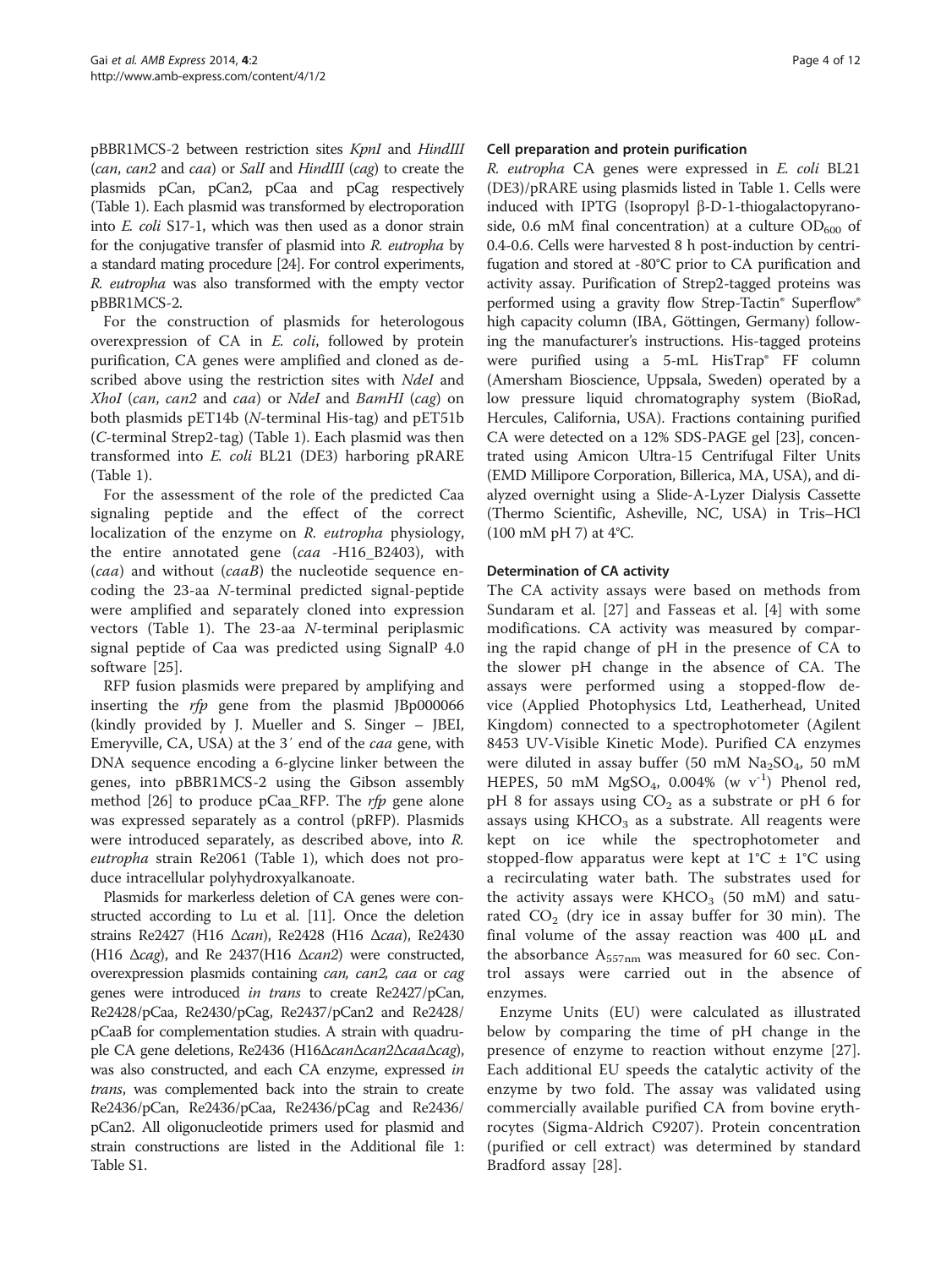<span id="page-4-0"></span>

Adapted from [\[27\]](#page-11-0).

#### **Microscopy**

Slides of Re2061/pCaa\_RFP or Re2061/pRFP were prepared using 10 μL of overnight TSB cultures placed onto Poly-L-Lysine-coated slides. Cells were observed under 100× magnification using a Nikon Labophot-2 microscope with phase-contrast and fluorescence attachments. Images were acquired with a SPOT cooled color digital camera (Diagnostic Instruments, Inc.) and prepared using Adobe Photoshop version 5.0.

#### Polymer quantification

Polyhydroxybutyrate (PHB) content was determined as described previously [\[29,30\]](#page-11-0).

#### Results

#### Characterization of CA enzymes

All four carbonic anhydrase enzymes were heterologously overexpressed in recombinant E. coli, purified, and examined in this work. Each CA was able to catalyze the interconversion reaction between  $CO<sub>2</sub>$  and bicarbonate. Additionally, each CA exhibited different specific activity and substrate preference towards  $CO<sub>2</sub>$  and bicarbonate. Caa presented a higher activity using  $CO<sub>2</sub>$  as the substrate, compared to the activity of Can, Can2 or Cag, which all preferred bicarbonate (Figure 1). The specific activity of Caa towards  $CO<sub>2</sub>$  as a substrate  $(422.2 \pm 97.1 \text{ EU mg}^{-1})$  was higher than the activity measured for the other CAs (Can  $59.5 \pm 15.3$  EU mg<sup>-1</sup>; Can2 157.9  $\pm$  4 EU mg<sup>-1</sup> and Cag 138.2  $\pm$  61.3 EU mg<sup>-1</sup>). On the other hand, the specific activities of both Can and Can2 were similar with bicarbonate as a substrate  $(277.9 \pm 12.6 \text{ EU mg}^{-1} \text{ and } 309.4 \pm 103.1 \text{ EU mg}^{-1} \text{ re-}$ spectively). Cag presented the highest activity using bicarbonate as a carbon source  $(488.5 \pm 122.1 \text{ EU mg}^{-1})$ . All CAs were active towards  $CO<sub>2</sub>$  and bicarbonate, however only Caa had a distinct preference for  $CO<sub>2</sub>$  as a substrate while the other three CAs all preferred bicarbonate. The tests for validation of the assay were done using a commercial CA and the values obtained were 130.7  $\pm$  20.1 EU mg<sup>-1</sup> using bicarbonate as a substrate and 168.8  $\pm$  5.9 EU mg<sup>-1</sup> using CO<sub>2</sub> as a substrate. Comparative  $CO<sub>2</sub>$  hydration values reported for CAs of different microorganisms can be found on Additional file [1](#page-10-0): Table S2.

#### Growth characterization of overexpression strains

The growth of CA overexpression strains H16/pCan, H16/pCan2, H16/pCaa and H16/pCag were tested in



used for this assay were bicarbonate (50 mM, dark bars) and CO<sub>2</sub> (saturated solution, grey bars). CA activity was measured by comparing the rapid change of pH in the presence of CA to the slower pH change in the absence of CA. The pH change was monitored using phenol red and the absorbance  $A_{557nm}$  was measured for 60 sec. Average values from three experiments were plotted with error bars representing the standard deviation.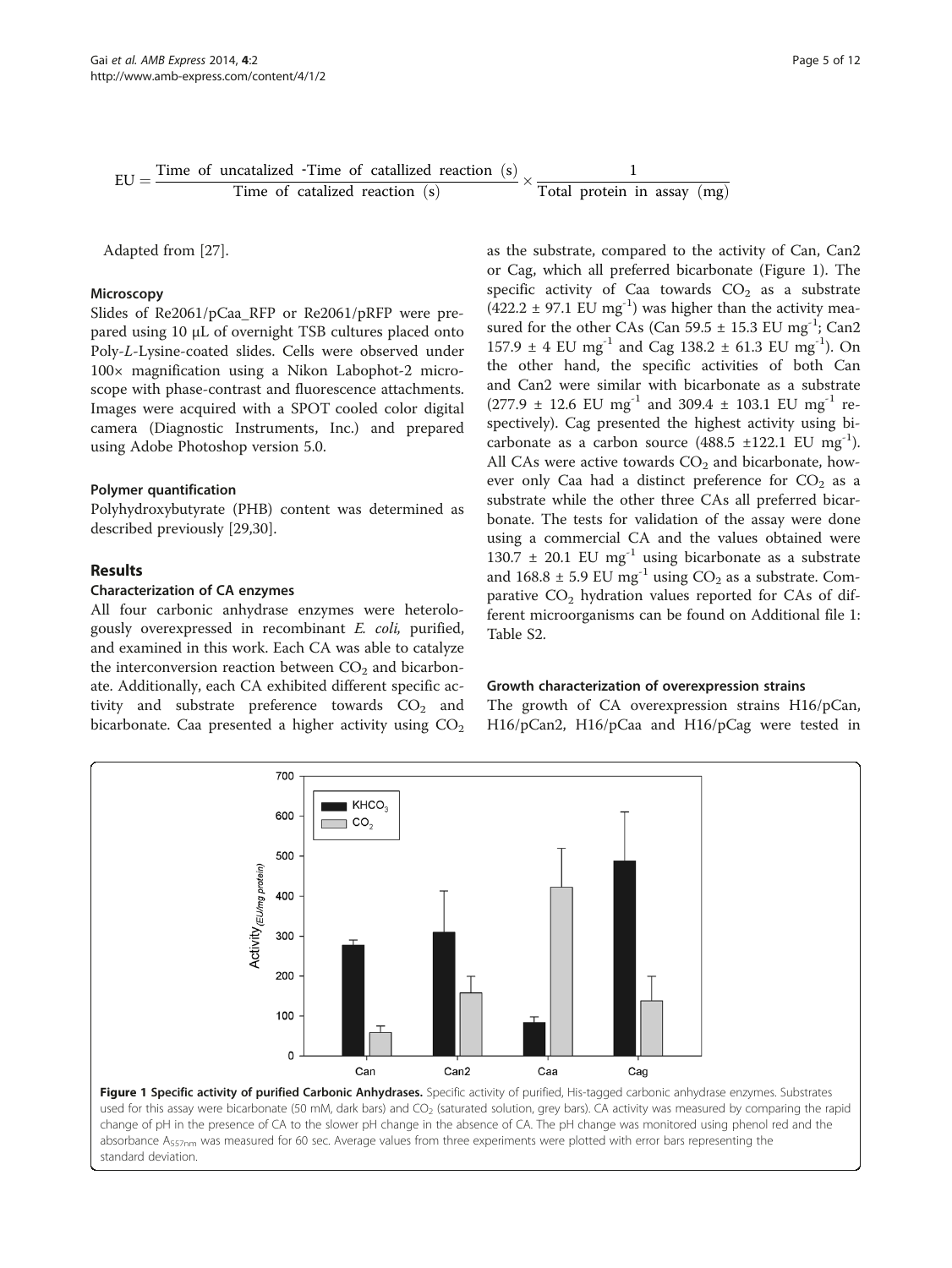<span id="page-5-0"></span>minimal medium with  $2\%$  (w vol<sup>-1</sup>) fructose in the presence of ambient  $CO<sub>2</sub>$  concentrations (air) and under autotrophic condition  $(H_2:CO_2:O_2)$ . Using fructose as the carbon source, all strains exhibited similar growth behavior (Figure 2A)

CA activity of cell extracts of R. eutropha strains grown on fructose was determined. As shown in Figure 2B, the CA-overexpression strains exhibited higher activity than the control using both substrates. Notably high CA activity was observed in H16/pCaa using  $CO<sub>2</sub>$  as a substrate. Using bicarbonate as a substrate, all the strains presented significantly higher activity than the control  $(P < 0.01)$ . However, each CA overexpression strain exhibited no significant difference in activity using bicarbonate as the substrate. These results indicate the preference of Caa for  $CO<sub>2</sub>$  as a substrate, which is in accordance with activity results using purified Caa (Figure [1](#page-4-0)). The PHB content of the CA overexpression and control strains was also assessed, and it was observed that all strains grown using fructose as the main carbon source produced similar intracellular amounts of PHB (data not shown).

Under autotrophic conditions, significant differences in growth were observed between the different strains. Growth of H16/pCaa was significantly lower than all the other strains ( $P < 0.01$ ). H16/pCag grew to a greater extent compared to the others ( $P < 0.05$ ), while H16/pCan and H16pCan2 presented no significant growth difference compared to H16/pBBR1MCS-2 (Figure 2C).



Figure 2 Growth, CA activity and PHB production of overexpression strains. A) Growth of CA overexpression strains H16/pCan, H16/pCan2, H16/pCaa and H16/pCag, compared to the control strain (H16/pBBR1MCS-2) with 2% (w vol<sup>-1</sup>) fructose as the main carbon source. **B)** Carbonic anhydrase activity of overexpression strains after 24 h of growth in minimal medium with 2% (w vol<sup>-1</sup>) fructose. H16/pBBR1MCS-2 was used as a control. The Tukey's test was used as statistic test to compare all the strains (\*) represents significant difference in activity using  $CO<sub>2</sub>$  as a substrate. (\*\*) represents significant difference in activity using bicarbonate,  $P < 0.01$ . C) Growth of R. eutropha strains H16/pCan, H16/pCan2, H16/pCaa and H16/pCag and control strain H16/pBBR1MCS-2 under autotrophic conditions. (\*) represents significant difference in final OD<sub>600nm</sub> P < 0.01. (\*\*) represents significant difference in final OD<sub>600nm</sub>, P < 0.05. D) PHB production in 48 h by the overexpression and control strains and under autotrophic conditions. (\*) represents significant difference in PHB production per cell dry weight (CDW) (w w<sup>-1</sup>), P < 0.01. Values represented were averages from three replicates with standard deviation represented by error bars.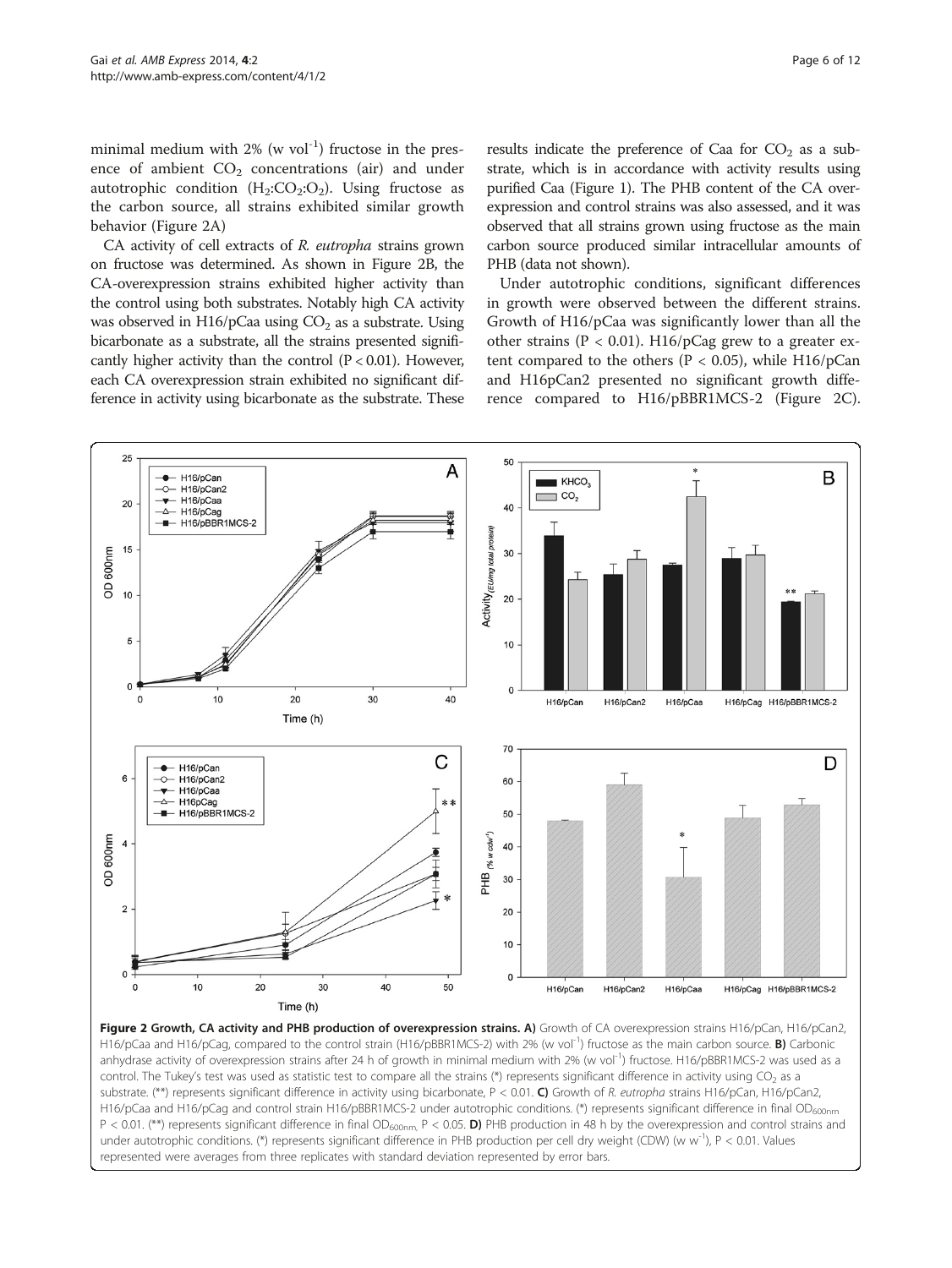<span id="page-6-0"></span>These strains were tested for PHB production after 48 h of autotrophic growth (Figure [2](#page-5-0)D). H16/pCaa produced the lowest amount of PHB per CDW, compared to the other CA overexpression and control strains.

#### Growth characteristics of the CA deletion strains

The deletion strains (Re2427, Re2428, Re2430 and Re2437) were cultivated in minimal medium supplemented with various carbon sources (fructose, formate, pyruvate, succinate, or lactate) in the presence of air or air supplemented with  $10\%$  CO<sub>2</sub>. Strain Re2428 (H16Δcaa) was unable to grow under all conditions tested, except in fructose with excess  $CO<sub>2</sub>$  where it grew slightly to a final  $OD_{600nm}$  of 0.2 (Figure 3F). Growth of strain Re2427 (H16Δcan) was completely recovered with the addition of  $CO<sub>2</sub>$  to the fructose culture (Figure 3F), although this strain grew poorly under other nutrientsupplemented conditions (Figure 3A-E). Strain Re2437 (H16Δcan2) grew no differently than the wild type, except in the presence of fructose supplemented with  $CO<sub>2</sub>$ , in which the growth output dropped by nearly 60%. Re2437 cells presented different morphology under light microscopy without  $CO<sub>2</sub>$  supplement. These cells were longer than the wild type cells under such condition, (Additional file [1:](#page-10-0) Figure S2) which can be a sign of stress that was not detected during absorbance measurements and could be caused by a pH imbalance during growth. Additional file [1](#page-10-0): Figure S2 shows light

microscopy images of the deletion strains. In the presence of increased  $CO<sub>2</sub>$  concentrations, increasing stress could be detected by an observed decrease in absorbance (Figure 3F). This suggests the importance of Can2 in maintaining the cellular pH, because the addition of  $CO<sub>2</sub>$  to the media decreases the pH in the media, affecting consequently the cytoplasmic pH. To test this, strain Re2437 was cultivated in media under different pH values (5.5, 7.0 and 8.5). The growth of Re2437 was less affected by this pH change as compared to wild type. Growth of R. eutropha H16 and Re2427 with different initial pH values can be seen in Additional file [1](#page-10-0): Figure S3. The growth of Re2430 (H16 $\Delta$ cag) was similar to wild type under all conditions tested.

## Investigation of the phenotypic effects of individual CA enzymes

The quadruple mutant, Re2436 (H16 Δcan Δcan2 Δcaa Δcag), had each of the four CA-encoding genes inserted in trans to create Re2436/pCan, Re2436/pCaa, Re2436/ pCag, and Re2436/pCan2 (see [Materials and methods](#page-1-0)), in order to demonstrate the isolated effect of each CA on R. eutropha metabolism.

As expected, none of the strains completely recovered the phenotype when growing on minimal media with fructose as a carbon source in air or  $CO_2$ -enriched environment (data not shown). In ambient air condition, no significant difference was observed with growth of all



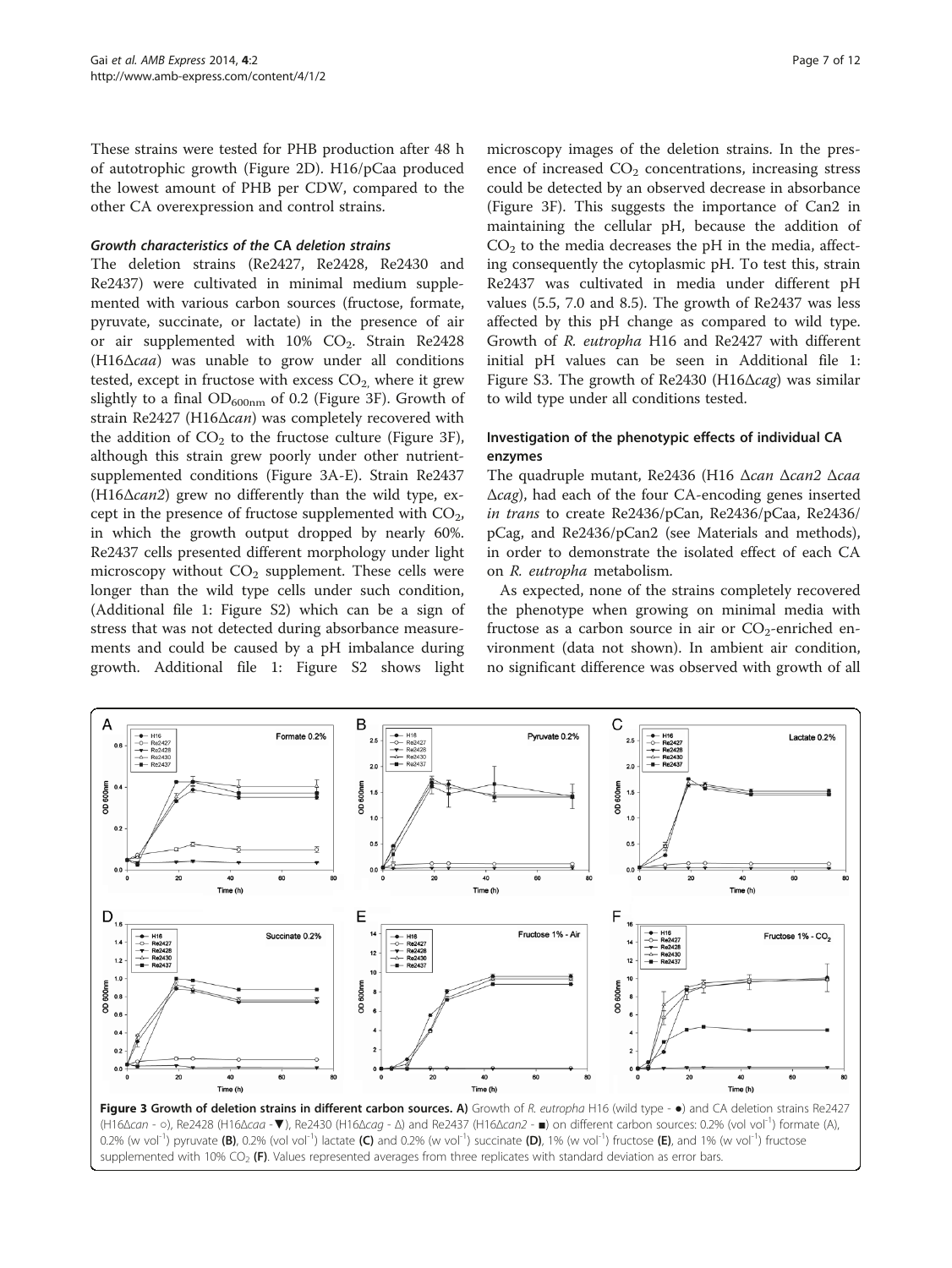<span id="page-7-0"></span>four strains compared to wild type (data not shown). On the other hand, with the addition of  $10\%$  CO<sub>2</sub>, Re2436/ pCan exhibited a higher growth rate when compared to Re2436 and the other strains (Figure 4).

The CA single deletion strains were transformed with the respective plasmid to compliment the CA deletion to obtain Re2427/pCan, Re2428/pCaa, Re2430/pCag and Re2437/pCan2. When tested on minimal media with fructose 2% (w vol<sup>-1</sup>) the strains Re2427/pCan, Re2430/ pCag and Re2437/pCan2 exhibited growth comparable to wild type. Growth of complemented deletion strains can be seen in Additional file [1](#page-10-0): Figure S1. The only exception was Re2428/pCaa, which was unable to grow to an extent comparable with the wild type under any condition tested and was therefore the subject of closer examination in this study.

## A closer look at Caa

Examination of the α-periplasmic enzyme, Caa, yielded very interesting results during this study. Besides being the only α-carbonic anhydrase identified in the genome sequence of R. eutropha strain H16, it is described as a "putative periplasmic enzyme." In this study, the purified Caa is the only R. eutropha CA capable of performing the interconversion of  $CO<sub>2</sub>$  and  $HCO<sub>3</sub>$  with equilibrium lying towards the formation of  $\text{HCO}_3^+$  (Figure [1](#page-4-0)). The results of Caa overexpression in R. eutropha H16 grown in autotrophic culture indicated that the overexpression of Caa in the wild type strain had a negative influence on growth (Figure [2C](#page-5-0)) and PHB production (Figure [2](#page-5-0)D). Moreover, in any medium tested, the caa deletion strain, Re2428, was unable to recover growth to wild type levels (Figure [3\)](#page-6-0).

In order to study the importance of Caa cellular localization on the phenotype recovery of Re2428, caa was cloned both as annotated and without the N-terminal signaling peptide, which hypothetically would prevent it from being targeted to the periplasm of R. eutropha. Purified, Strep2-tagged Caa enzyme without the signaling peptide (CaaB) exhibited similar activity values when compared to the purified, Strep-tagged Caa enzyme containing the signaling peptide. Purified Can was used as a control for CA activity assay (Figure [5](#page-8-0)A).

The caa and caaB genes were reintroduced in trans into Re2428 using plasmids pCaa and pCaaB (Table [1](#page-2-0)), in an attempt to recover R. eutropha growth in air and to determine the effect of Caa localization on cell growth. R. eutropha wild type, Re2428, and complemented strains (Re2428/pCaa and Re2428/pCaaB) were cultivated in TSB and minimal media. The results presented in Figure [5B](#page-8-0) and C show that Re2428/pCaa and Re2428/ CaaB grew poorly under the conditions tested when compared to the wild type strain. In TSB media, after 72 h of culture, the presence of Caa or CaaB in Re2428 resulted in  $OD_{600nm}$  of 2.96 ± 0.039 and 1.18 ± 0.009 respectively, both of which were much lower than growth of the wild type  $OD_{600nm} = 4.95 \pm 0.35$ ). In complementation strains, the localization of Caa in the cell during growth on TSB media did not present a significant difference (Figure [5B](#page-8-0)). In minimal media, however, a partial recovery of growth was observed only for Re2428/Caa (Figure [5](#page-8-0)C). These results indicate that overexpression of caa in Re2428 was incapable of recovering growth to

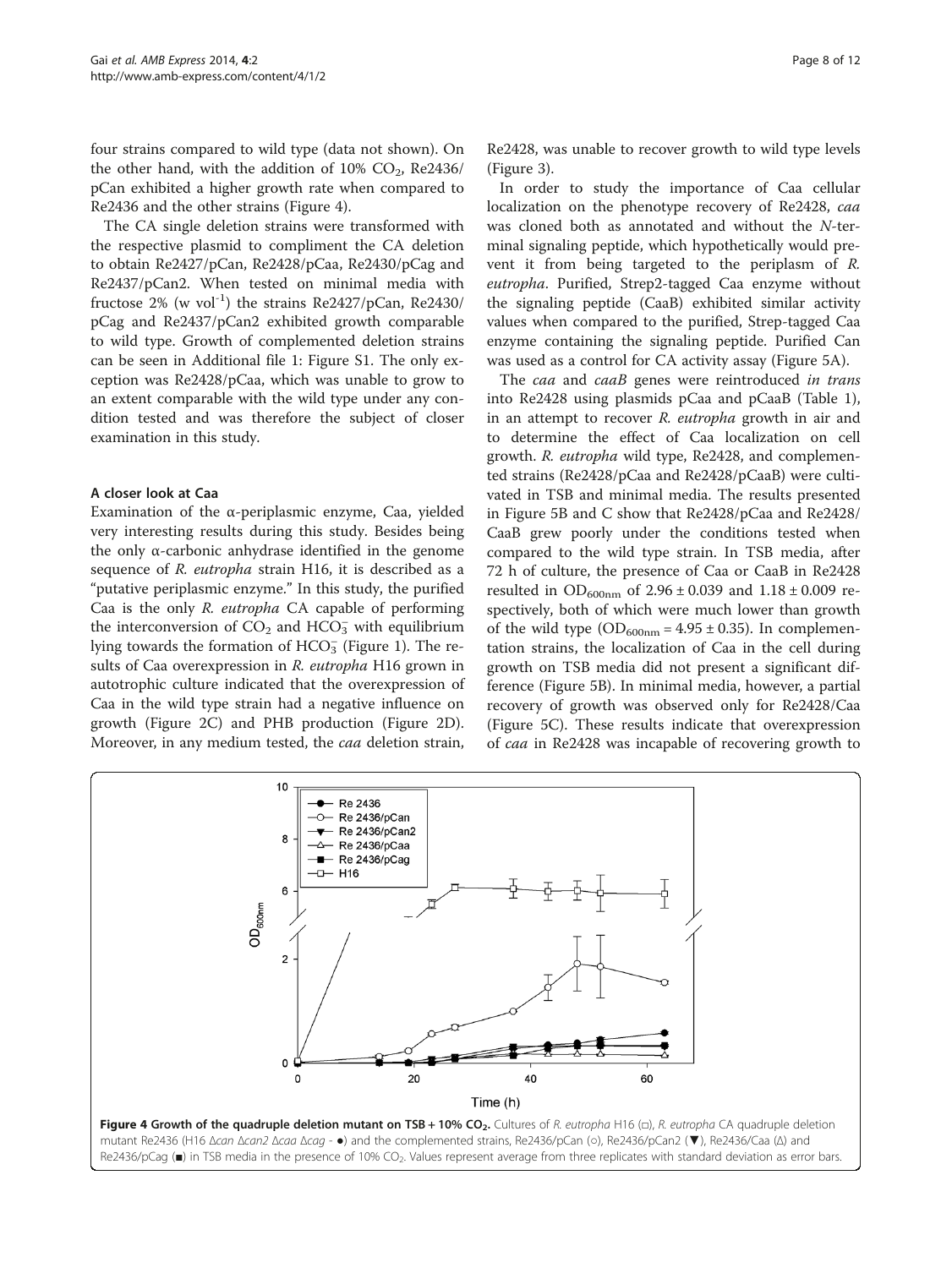<span id="page-8-0"></span>

wild type rates in either rich or minimal medium, even though CA activity was detected in cell extracts of Re2428/pCaa and Re2424/pCaaB (data not shown). The periplasmic localization of Caa, under the conditions tested, was only observed to affect growth of the cells to a significant extent when cultivated in minimal media.

#### Localization of Caa

In order to provide evidence for the periplasmic localization of Caa in R. eutropha, RFP was fused to the C-terminus of Caa to allow visualization of the localization in the cell.

RFP-tagged Caa and RFP alone (control) were expressed separately in the R. eutropha strain Re2061, which is unable to produce intracellular polyhydroxyalkanoate that may disturb the imaging. As shown in the fluorescent microscopy images presented in Additional file [1](#page-10-0): Figure S4A, the fluorescence was concentrated near the outer perimeter of the cells with RFP-tagged Caa, as opposed to the RFP-only control, where fluorescence was diffused throughout the cytosol (Additional file [1](#page-10-0): Figure S4B). This suggests that Caa enzymes are located near the outer perimeter of the cell, likely the periplasm.

## **Discussion**

In this study, we evaluated four putative CA genes found in R. eutropha genome. The can and can2 genes encode  $β$ -CA enzymes, the *caa* gene encodes a putative periplasmic  $α$ -CA, and the *cag* gene encodes a  $γ$ -like-CA/ acetyltransferase. We demonstrated the ability of all four CA enzymes to catalyze the interconversion of  $CO<sub>2</sub>$  and bicarbonate, as purified enzymes and also when overexpressed in R. eutropha. We elucidated some of the complexities of  $CO<sub>2</sub>$  metabolism in R. eutropha and the evolutionary importance for the bacteria to retain four separate CA genes, which apparently present similar activities in the cell, but which have unique roles within the machinery for controlling its  $CO<sub>2</sub>$  metabolism. In short, the presence of one enzyme does not exclude the importance of the others.

Previous microarray data produced in our laboratory demonstrated different expression behavior of the four CA genes when R. eutropha was growing on fructose or trioleate in the presence of high or low concentrations of nitrogen [[31](#page-11-0)]. The can gene exhibited an expression decrease of 1.7 fold ( $p = 0.0048$ ) when cells entered into nitrogen depletion, i.e. the PHB production stage. On the other hand, cag exhibited an increase in expression of 3.5 fold  $(p = 0.011)$  during the same growth condition. When changing the carbon sources from triolate to fructose, caa exhibited an expression decrease of 3.0 fold  $(p = 0.001)$ . All of these previous observations support the idea that the four enzymes are not responsible for the same reactions in the cell, although Kusian et al. [[1\]](#page-10-0) proposed that, out of the four CA enzymes described in *R. eutropha,* only *can* plays an important role on  $CO<sub>2</sub>$ metabolism. Supporting our findings of independent roles of CAs in R. eutropha, [[32](#page-11-0)-[34\]](#page-11-0) also reported and discussed the separate roles of different CAs expressed in the same organism. Dobrinski et al. [[17\]](#page-11-0) described four different CAs expressed at different levels depending on the physiological state of the microorganism in T. crunogena Among other results, the observed differences in expression levels indicate a specific role of each CA enzyme in carbon fixation, pH homeostasis or other physiological activities not yet elucidated.

Overexpression of the CA enzymes separately in the wild type strain resulted in no observable difference in growth (Figure [2A](#page-5-0)) or PHB production (data not shown), but higher CA activities were detected in the cell extracts when compared to the wild type harboring the empty vector (Figure [2](#page-5-0)B). Examination of the purified CA enzymes (Figure [1\)](#page-4-0), and CA overexpression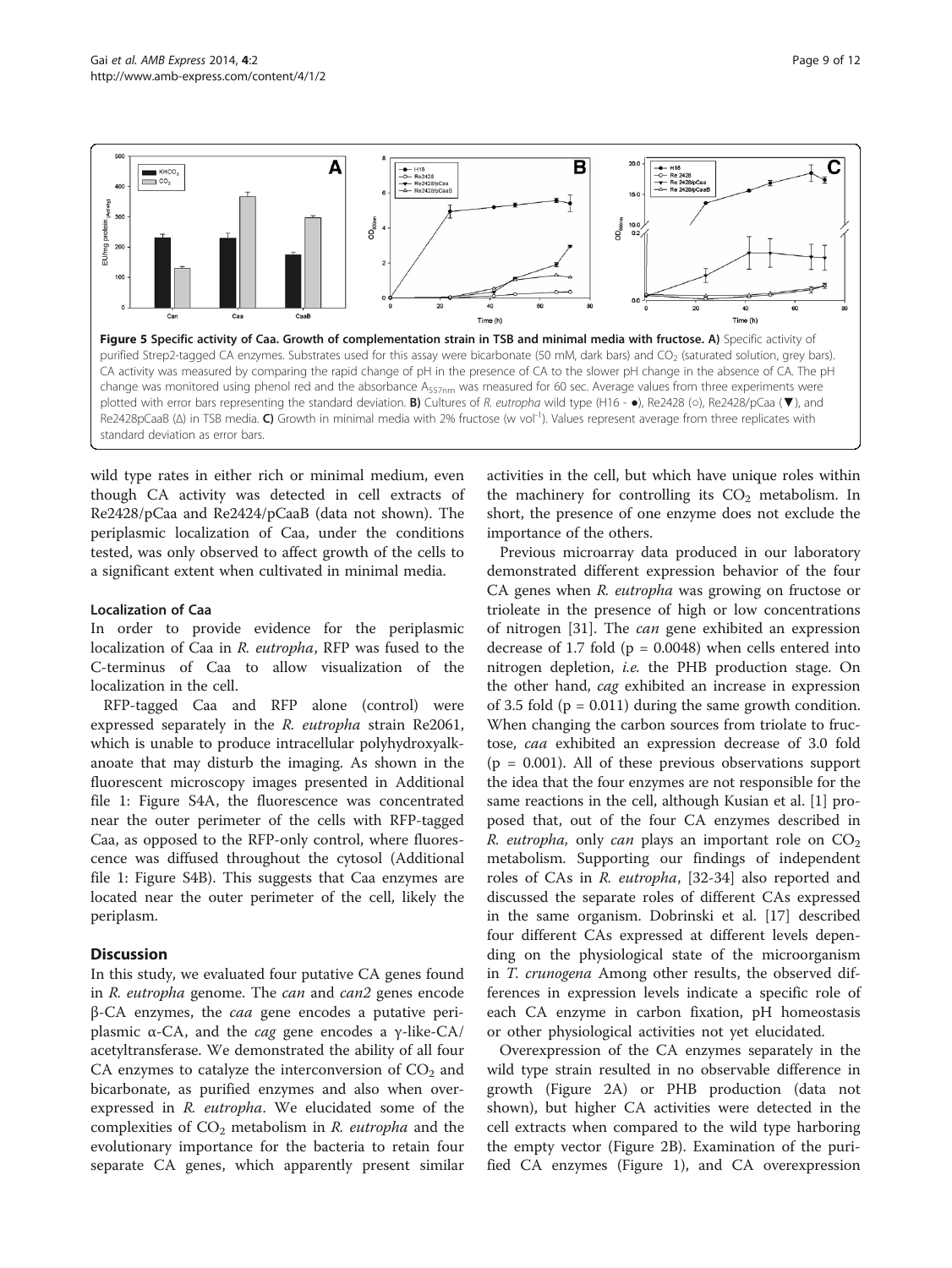<span id="page-9-0"></span>strains (Figure [2](#page-5-0)), showed that Caa exhibited greater activity using  $CO<sub>2</sub>$  as a carbon source. Under autotrophic growth conditions, when  $CO<sub>2</sub>$  is used as the sole carbon source, the growth and PHB accumulation of the CA overexpression strains presented significant differences when compared to each other and to the wild type strain (Figure [2](#page-5-0)C and D). One reason for the low growth and PHB production of the overexpression strains could be due to the altered regulation of gene expression.

The phenotype recovery effect of the overexpression of Caa in Re2428 (H16Δcaa) is more distinct when cells are grown in minimal media (Figure [5](#page-8-0)C), because in this environment, bicarbonate is required to synthesize essential amino acids and nucleotides, which are not supplied in the media [\[33\]](#page-11-0).

We have identified and characterized an α-periplasmic CA, Caa, and demonstrated the importance of Caa for the transport of  $CO<sub>2</sub>$  and the supply of bicarbonate to R. eutropha cells during growth. Caa deletion, imbalanced expression, and mislocalization all disabled and adversely affected cell growth, presumably by severely impairing R. eutropha metabolism.

Several essential metabolic pathways require either  $CO<sub>2</sub>$  or bicarbonate as a substrate. Bicarbonate is the substrate of several important enzymes of central metabolism, such as phosphoenolpyruvate carboxylase, pyruvate carboxylase, acetyl-CoA carboxylase and methylcrotonyl CA, among others [[3](#page-10-0)]. Calculated by Merlin et al. [[33\]](#page-11-0), the spontaneous diffusion of  $CO<sub>2</sub>$  in air and conversion to bicarbonate inside the cell are not sufficient for the metabolic needs of a bacterial cell. In

R. eutropha metabolism, bicarbonate is required for the elimination of a long lag phase during autotrophic growth [[35\]](#page-11-0), which is considered to be a negative feature for the use of this microorganism at industrial scale. CAII, a human  $\alpha$ -CA, is known to play an important role in the transportation of  $CO<sub>2</sub>$  and supplying bicar-bonate to mammalian cells [\[36\]](#page-11-0) and in T. crunogena. Dobrinski et al. [[17\]](#page-11-0) also propose that an  $α$ -CA would be converting  $CO<sub>2</sub>$  to bicarbonate in the cells. In R. eutropha, Caa could be responsible for this same mechanism, since the equilibrium of Caa-catalyzed reaction lies towards the hydration of  $CO<sub>2</sub>$  to bicarbonate (Figure [1\)](#page-4-0). Can, alternatively, could be responsible for the supplementation of  $CO<sub>2</sub>$ . These hypotheses were supported by the deletion of *caa* or *can* from the genome of R. eutropha. The lack of can resulted in a phenotype in which cells were dependent on external  $CO<sub>2</sub>$  supplementation in order to grow [\[1](#page-10-0)], this study. Without caa (i.e., strain Re2428), R. eutropha presented a similar phenotype as the can deletion strain, but the activities and substrate specificities of these two CA enzymes are remarkably different. Moreover, the growth phenotype of a caa deletion could not be compensated by the addition of  $CO<sub>2</sub>$  to the culture. These differences imply disparate physiological roles of both of these CA enzymes in the growth and maintenance of R. eutropha.

Additionally, both Caa and Can could not replace the roles of one another in R. eutropha, because a single deletion of either *can* or *caa* resulted in no growth under ambient  $CO<sub>2</sub>$  conditions [\[1](#page-10-0)], this study. Although in vitro activity suggested that the enzymes could have



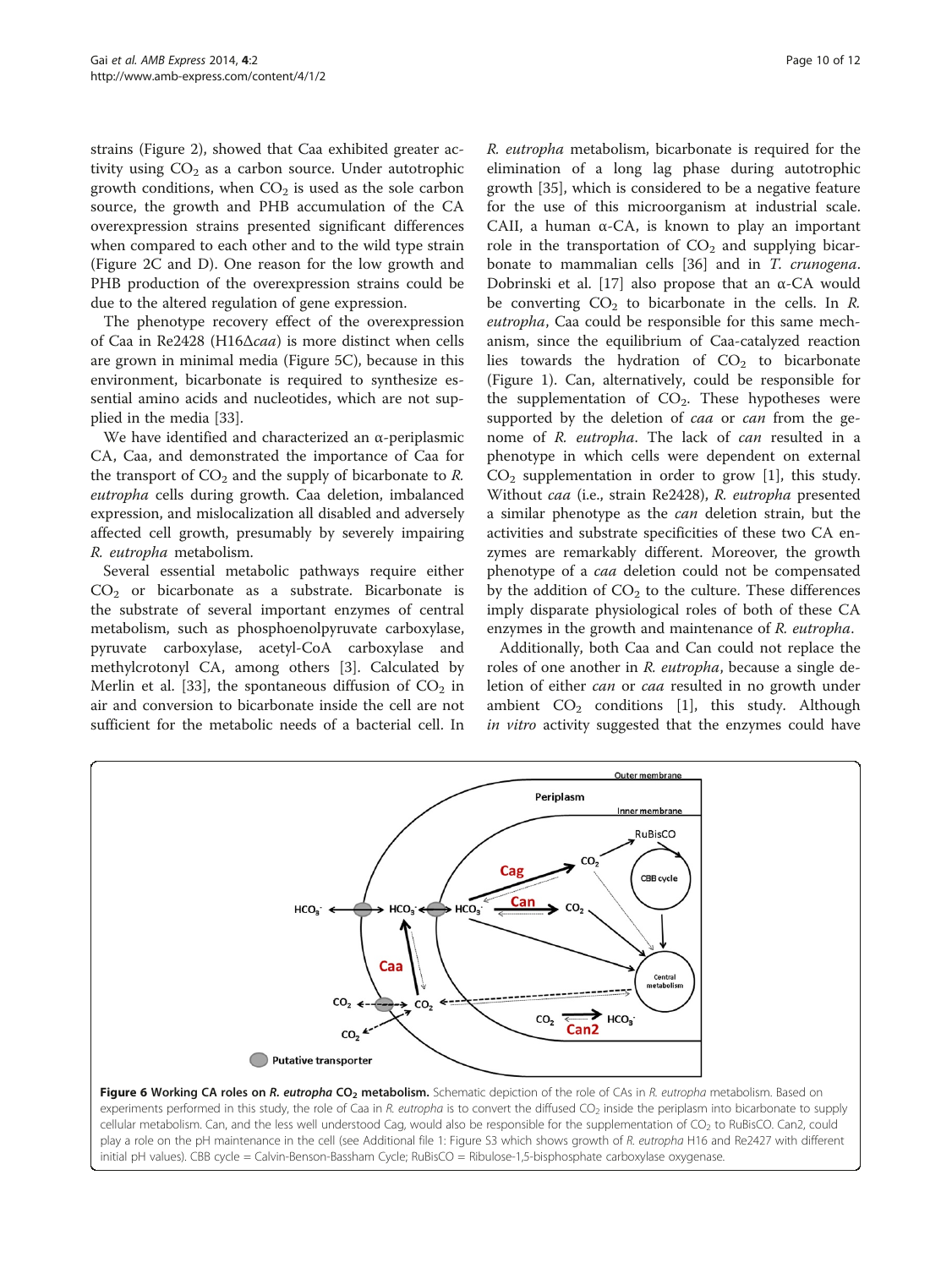<span id="page-10-0"></span>complementary activities (Figure [1](#page-4-0)). Overall, we conclude in this study that Caa is unable to act as a replacement for Can, and vice versa. This conclusion is supported by the physical separation of both CAs in the cell, in which Caa is located in the periplasm and Can is believed to be in the cytosol.

The attempt to recover fully the phenotype of Re2428 by overexpressing a plasmid-borne caa gene was unsuccessful, as the overall growth yields of the complementary strains Re2428/pCaa and Re2428/pCaaB were much lower than that of the wild type, even when both versions of the enzyme, after purification, exhibited high activity (Figure [5](#page-8-0)A). This could be the result of an expression level imbalance of the plasmid-borne caa compared to that of wild type. Interestingly, the strain Re2428/pCaaB was unable to grow at the same rate as Re2428/pCaa in minimal media (Figure [5](#page-8-0)C), although both complemented strains grew similarly in TSB medium (Figure [5B](#page-8-0)). The growth difference could be a result of the differential localization of the two versions of Caa in the cell. The lack of a signaling peptide may have prevented the periplasmic positioning of Caa in the cell, and thus resulted in a lower bacterial growth. This effect can be more clearly observed in minimal media (Figure [5](#page-8-0)C). The results suggest that Caa is a periplasmic CA and its correct location in the cell is essential for the growth of R. eutropha. Overall, reintroduction of caa or caaB in Re2428 was able to recover only partial growth.

The isolated effect of the CAs in the genome could be observed after complementing the quadruple mutant, Re2436 (H16ΔcanΔcaaΔcan2Δcag), with each separate enzyme expressed from a plasmid (Figure [4](#page-7-0)). In a background with no CA enzymes expressed, none of the individual CAs expressed in trans could fully recover the growth phenotype under all conditions tested. However, strain Re2436/pCan, expressing the Can enzyme, when grown in minimal media with fructose as the main carbon source could partially recover the growth phenotype (Figure [4\)](#page-7-0). This reinforces the importance of having all four CAs in a complex system in order for carbon metabolism and cell growth to function properly.

The localization of Caa in the periplasm of the cell is crucial for the conversion of  $CO<sub>2</sub>$ , which is passively diffused though the membrane, to dissolved inorganic carbon (bicarbonate). The conversion of  $CO<sub>2</sub>$  to bicarbonate is important for the transportation of  $CO<sub>2</sub>$  into the cell, as  $CO<sub>2</sub>$  is extremely insoluble in aqueous solution and frequently diffuses in and out of the cell. Bicarbonate, on the other hand is negatively charged and highly soluble in aqueous solution, but poorly soluble in lipids. Transport of bicarbonate across the cell membrane must be assisted by CA [3,5]. Figure [6](#page-9-0) depicts a diagram representing the role of CAs in R. eutropha cells. Can is likely the enzyme responsible for supporting  $CO<sub>2</sub>$  fixation reaction by providing  $CO<sub>2</sub>$  to RuBisCO in the cytosol. The same reaction can potentially be performed by Cag, but its role is elusive and thus merits further investigation. Caa is responsible for sequestering the  $CO<sub>2</sub>$  diffused into the cell and converting it to bicarbonate for cellular metabolism, while Can2 has a possible role in pH homeostasis. The current work provides a springboard to understanding the differential roles of each CA enzyme in the physiology and  $CO<sub>2</sub>$  homeostasis of R. eutropha. The exact interplay of each of these enzymes in the cell still continues to be an active area of study.

## Additional file

[Additional file 1: Figure S1.](http://www.biomedcentral.com/content/supplementary/2191-0855-4-2-S1.docx) Growth of complemented deletion strains. Figure S2. Light microscopy of deletion strains. Figure S3. Growth of H16 and Re2427 with different initial pH values. Figure S4. Fluorescent microscopy of Caa\_RFP fusion protein expressed in Re2061. Table S1. Oligonucleotide primers used in this study [[37-43](#page-11-0)].

#### Competing interest

The authors declare that there is no conflict of interest.

#### Acknowledgements

The authors thank Mr. John W. Quimby for the critical review of this manuscript, and Professor Pamela Silver and Dr. Buz Barstow from the Department of Systems Biology at Harvard Medical School for their help with the autotrophic growth experiments. This work is funded by the US Department of Energy, Advanced Research Projects Agency—Energy (ARPA-E). We thank our ARPA-E collaborators Dr. Mark Worden and Ms. Yangmu Liu for their helpful discussions and support throughout the course of this study.

#### Author details

<sup>1</sup>Department of Biology, Massachusetts Institute of Technology, Bldg. 68-370 Cambridge, MA 02139, USA. <sup>2</sup>Department of Chemistry, Massachusetts Institute of Technology, 77 Massachusetts Avenue, Cambridge, MA 02139, USA. <sup>3</sup>Department of Bioengineering, University of Massachusetts Dartmouth 285 Old Westport Road, North Dartmouth, MA 02747, USA. <sup>4</sup> Division of Health Sciences and Technology, Massachusetts Institute of Technology, 77 Massachusetts Avenue, Bldg. 68-370, Cambridge, MA 02139, USA. 5 Engineering Systems Division, Massachusetts Institute of Technology, 77 Massachusetts Avenue, Bldg. 68-370, Cambridge, MA 02139, USA.

#### Received: 17 December 2013 Accepted: 23 December 2013 Published: 10 January 2014

#### References

- Kusian B, Sültemeyer D, Bowien B (2002) Carbonic anhydrase is essential for growth of Ralstonia eutropha at ambient CO<sub>2</sub> concentrations. J Bacteriol 184:5018–5026
- 2. Lionetto MG, Caricato R, Giordano ME, Erroi E, Schettino T (2012) Carbonic Anhydrase and Heavy Metals, Biochemistry. In: Deniz E (ed) Tech., [http://www.intechopen.com/books/biochemistry/carbonic-anhydrase-and](http://www.intechopen.com/books/biochemistry/carbonic-anhydrase-and-heavy-metals)[heavy-metals](http://www.intechopen.com/books/biochemistry/carbonic-anhydrase-and-heavy-metals). ISBN: 978-953-51-0076-8
- 3. Smith KS, Ferry JG (2000) Prokaryotic carbonic anhydrases. FEMS Microbiol Rev 24:335–366
- 4. Fasseas MK, Tsikou D, Flemetakis E, Katinakis P (2011) Molecular and biochemical analysis of the a class carbonic anhydrases in Caenorhabditis elegans. Mol Biol Rep 38:1777–1785
- 5. Marcus EA, Moshfegh AP, Sachs G, Scott DR (2005) The periplasmic α-carbonic anhydrase activity if Helicobacter pylori is essential for acid acclimation. J Bacteriol 187:729–738
- 6. Tripp BC, Smith K, Ferry JG (2001) Carbonic anhydrase: new insights for an ancient enzyme. J Biol Chem 28:48615–48618